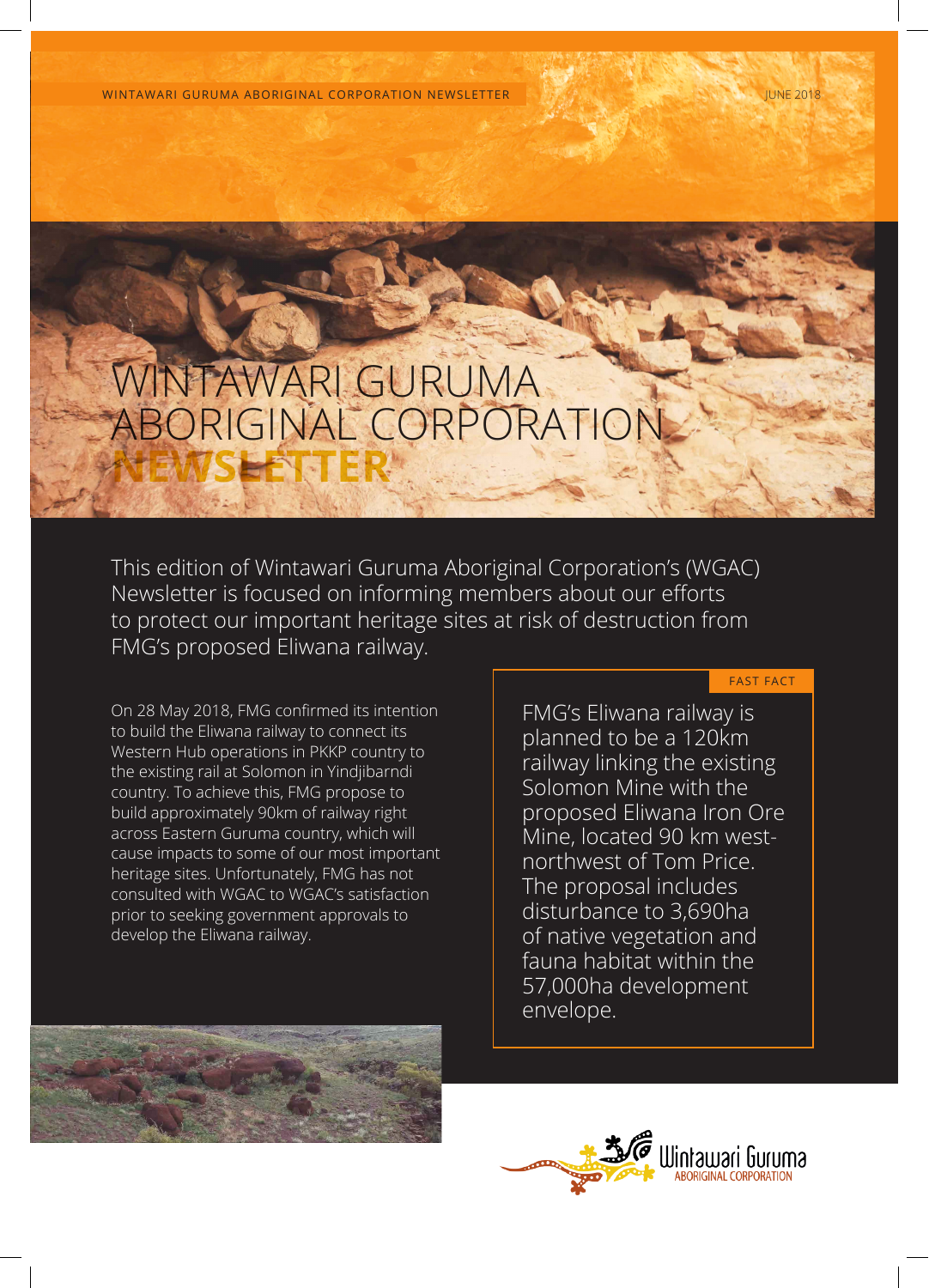WINTAWARI GURUMA ABORIGINAL CORPORATION NEWSLETTER

# Ngajanha Marnta Spear Hill

WGAC is opposed to FMG's plan to build the Eliwana railway through the Spear Hill area. The construction of a railway and haul road through Spear Hill will break our ancient connection to this important area, and destroy many of our heritage sites, forever.

WGAC has repeatedly requested FMG not build its railway through the Spear Hill area because of its importance to the Eastern Guruma people. WGAC has requested FMG to realign less than 2% of the rail to avoid our culturally important places. FMG says it's too late to redesign the railway alignment because it will cost too much and cause delays to their project timeframes.

#### SECTION 18 CONSENT

On 30 November 2017 Ben Wyatt, the Minister for Aboriginal Affairs, gave his approval to FMG to build their railway through Spear Hill and destroy 50 sites. WGAC has challenged this decision in the WA Supreme Court claiming the Minister did not receive correct advice from his advisory body, the Aboriginal Cultural Material Committee (ACMC), and therefore he had no power to grant FMG the consent to destroy Eastern Guruma sites.

# FAST FACT

The Spear Hill area is made up of at least 50 important sites where our ancestors lived and practiced their cultural traditions. A rockshelter very close to the base of Spear Hill was investigated by WGAC. Archaeologists have dated the earliest use of the site to at least 23,000 years ago. The archaeologist's investigation also recovered 1100 artefacts from the small excavation square, which extended throughout the cultural deposit and showed that the rockshelter had been used and occupied by people since before the last ice age.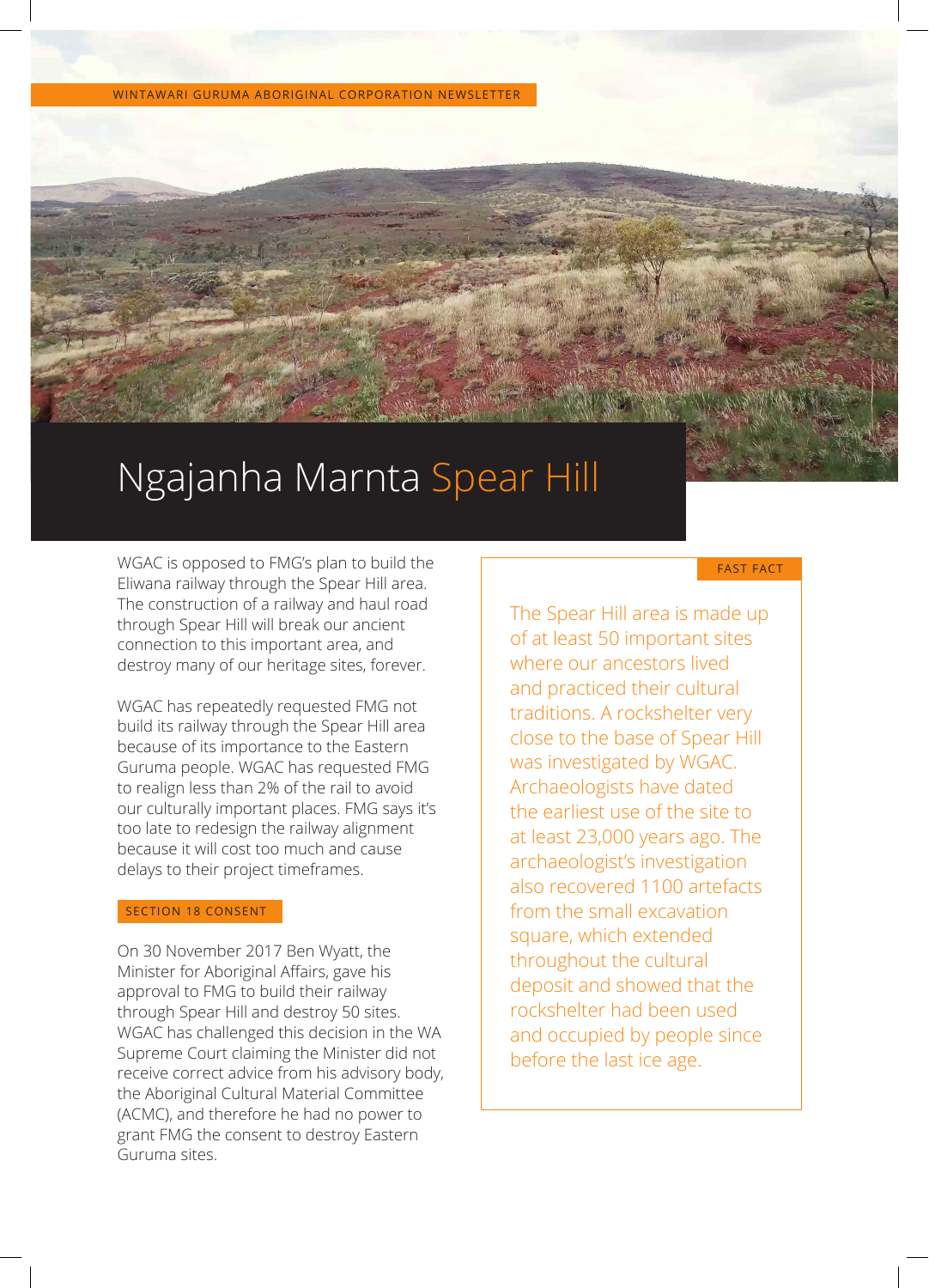#### FAST FACT

The Minister for Aboriginal Affairs is tasked with making decisions under the *Aboriginal Heritage Act 1972* (WA) as to whether landowners may or may not impact Aboriginal sites in Western Australia. He is advised by the Aboriginal Cultural Material Committee, an advisory committee established under the Aboriginal Heritage Act comprised of Aboriginal people and non-Aboriginal people from around the Western Australia.

WGAC has obtained documents under the Freedom of Information Act 1992 (WA) relevant to the Minister's decision to grant FMG these section 18 approvals. WGAC has submitted that these documents are evidence of bias, and that the ACMC's advice favored approving FMG's section 18 applications in the face of WGAC's opposition to the applications.

# Minister Issues Apology to WGAC CEO

In response to a question in Parliament on 21 March 2018, the Aboriginal Affairs Minister Ben Wyatt, said that he regretted the comments he made about WGAC CEO, Mr Glen Camille, which were published by the West Australian newspaper. The Minister conceded that Mr Camille had legitimate concerns about the protection of Spear Hill.

### Section 10 Application

WGAC has also made an application under section 10 of the Aboriginal and Torres Strait Islander Heritage Protection Act 1984 (ATSIHPA) seeking the Commonwealth Minister for Environment and Energy, the Hon Josh Frydenberg MP, protect the Spear Hill area. The Minister has appointed a Melbourne based barrister, Tom Keely SC, to provide him with advice about WGAC's application.

#### FAST FACT

The Aboriginal and Torres Strait Islander Heritage Protection Act 1984 (ATSIHPA) can protect areas and objects that are of particular significance to Aboriginal people. The ATSIHPA allows the Environment Minister, on the application of an Aboriginal person or group of persons, to make a declaration to protect an area, object or class of objects from a threat of injury or desecration.

FMG has written to Mr Keely urging him to advise the Minister not to make a declaration to protect the Spear Hill area. WGAC is aware that several organisations and individuals have made submissions to Mr Keely supporting WGAC's application for protection of the Spear Hill area. The Minister will decide on WGAC's application in the coming months.